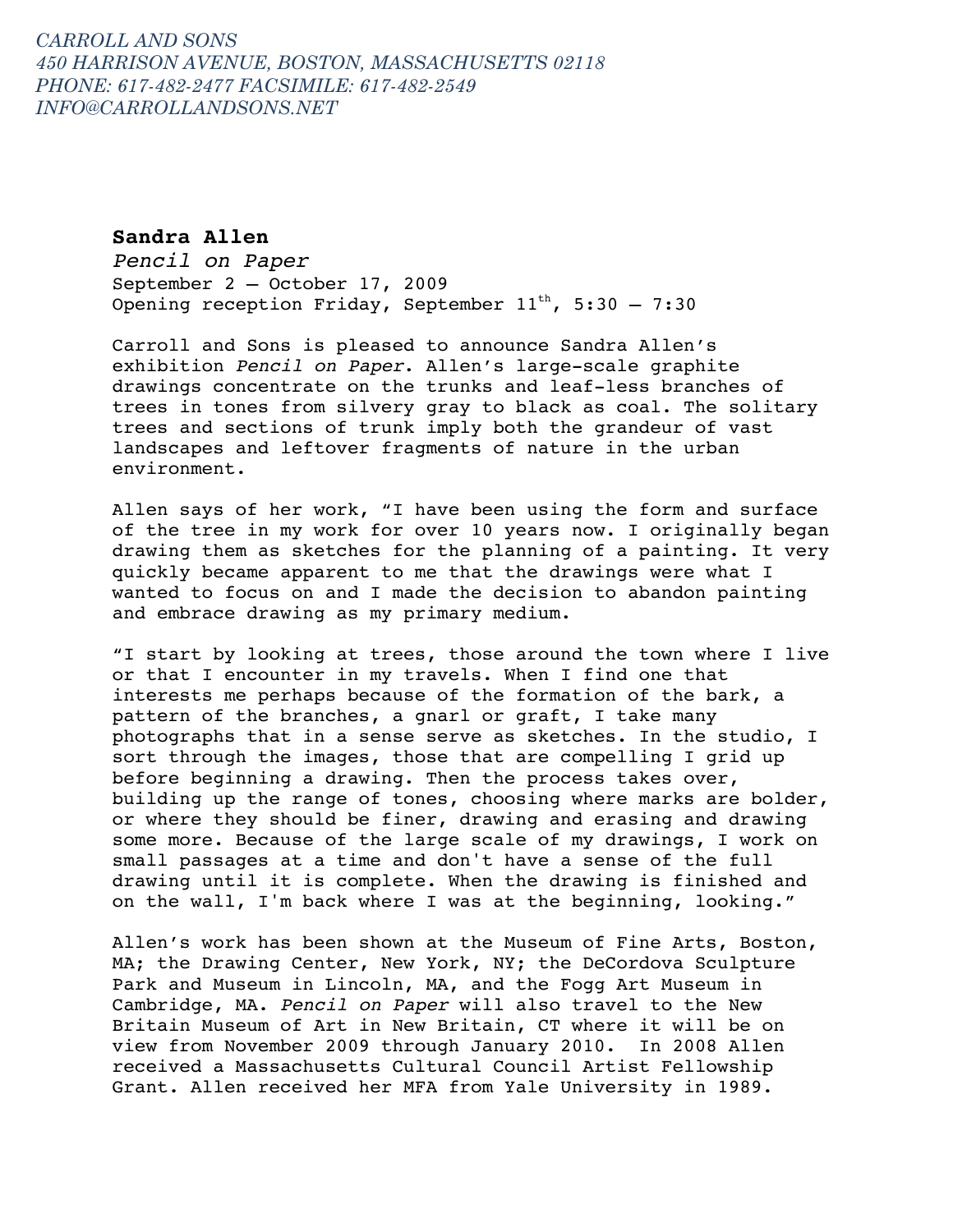

Installation View 1 © Tony Luong



Installation View 2 © Tony Luong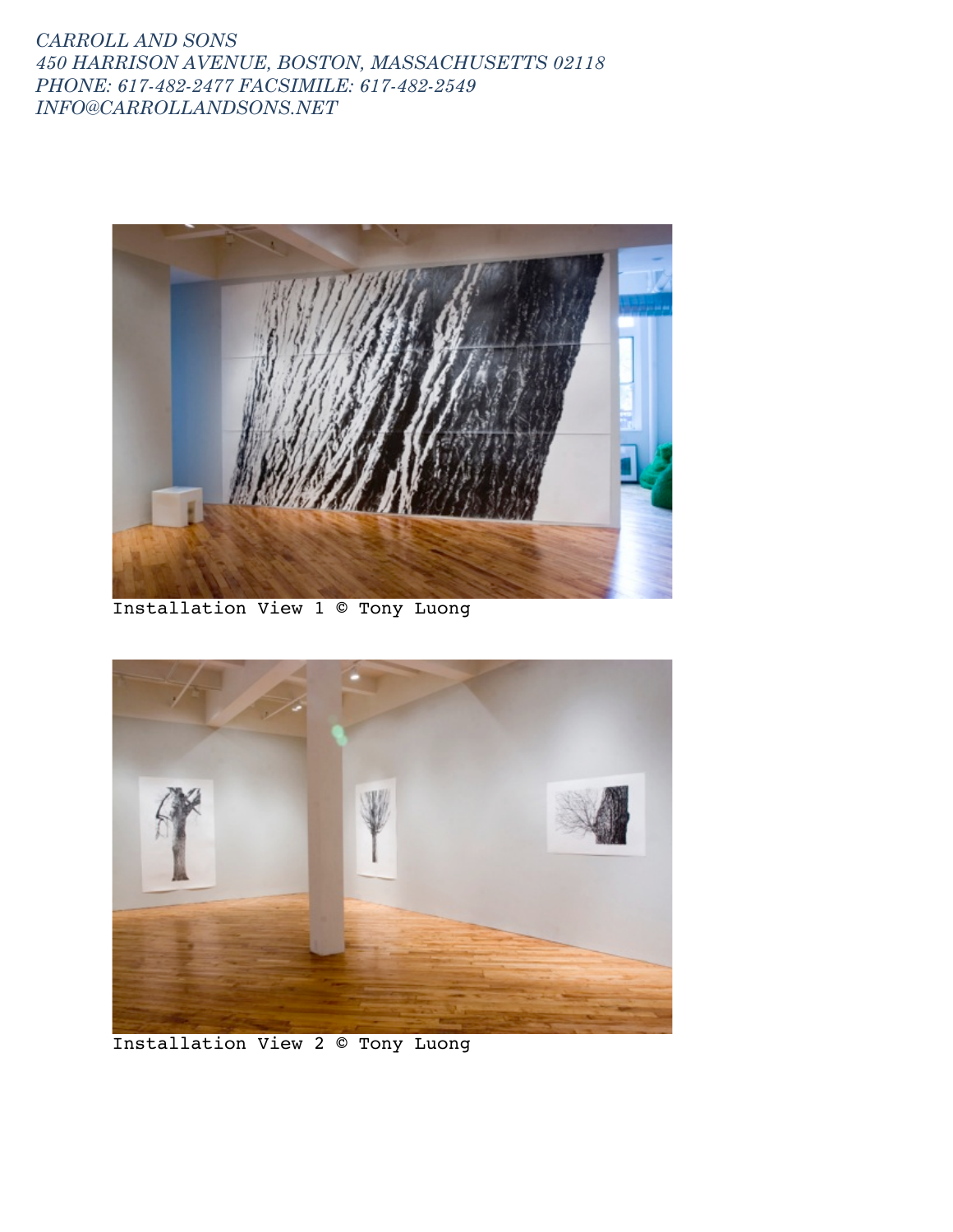

Stalwart 2005 Charcoal on paper 150 x 84"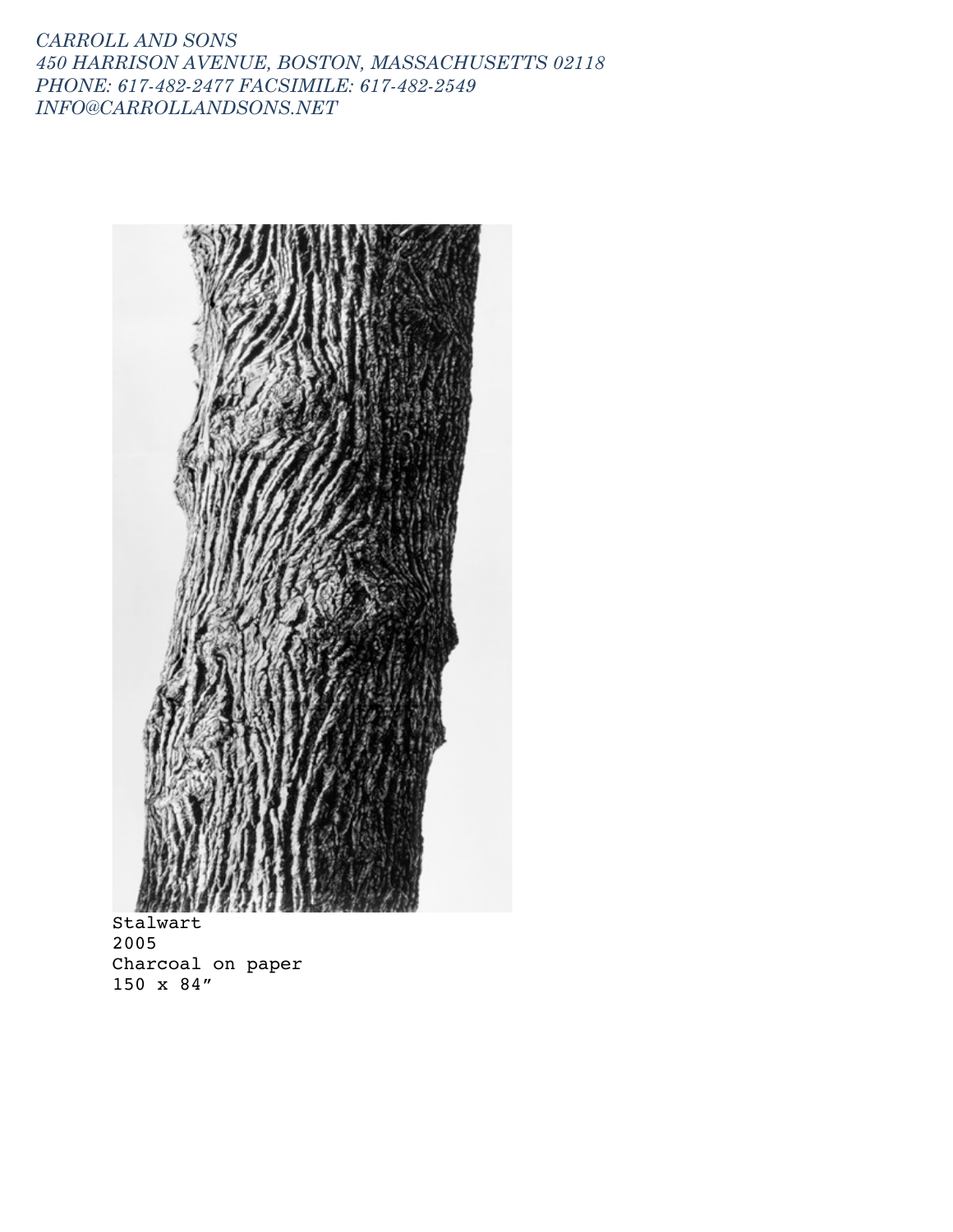

Capillary 2009 Graphite on paper 33 x 45"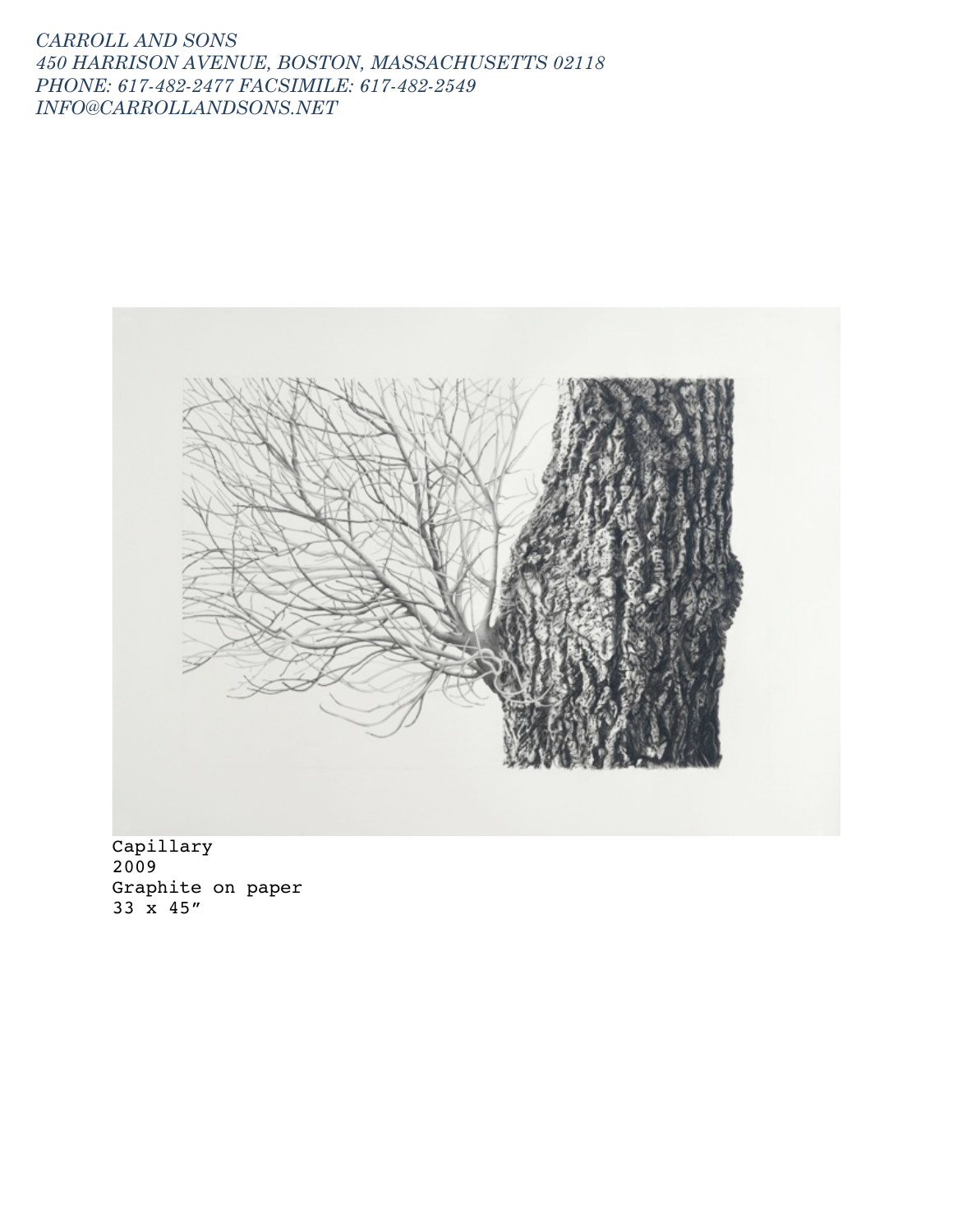

Cartharsis 2006 Graphite on paper 84 x 52"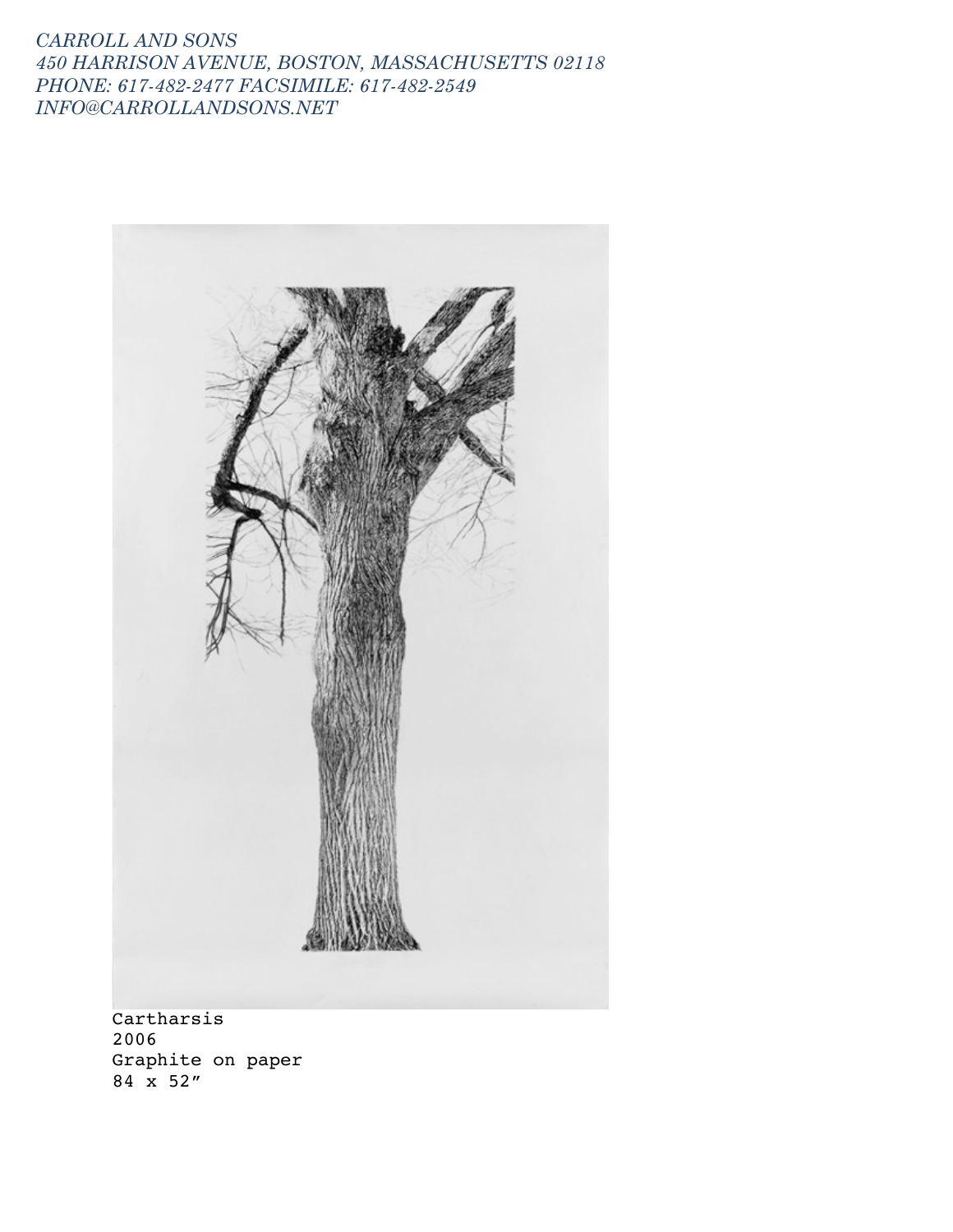

Conduit 2009 Graphite on paper 70 x 52.5"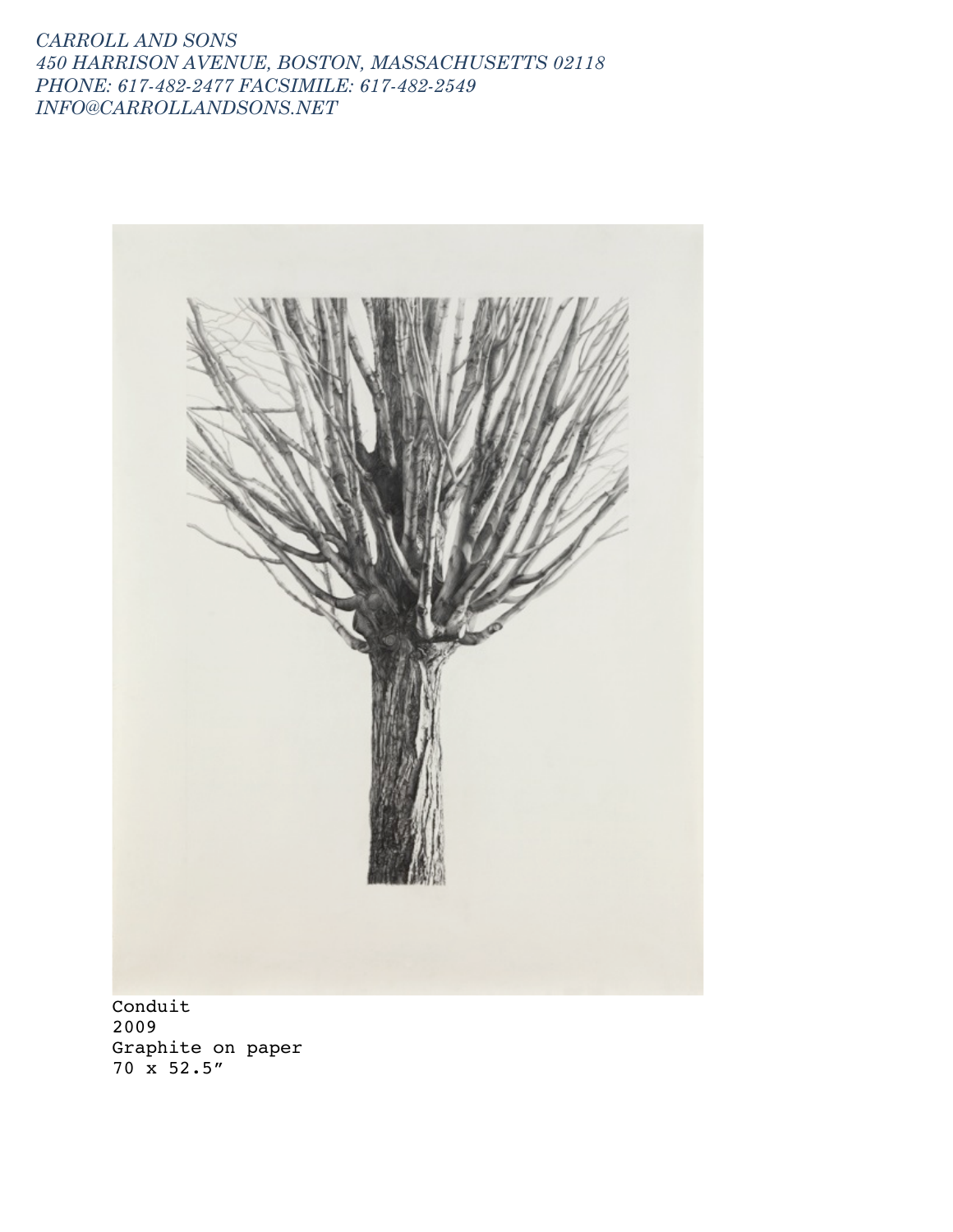

Ballast 2009 Graphite on paper 11 x 18.5'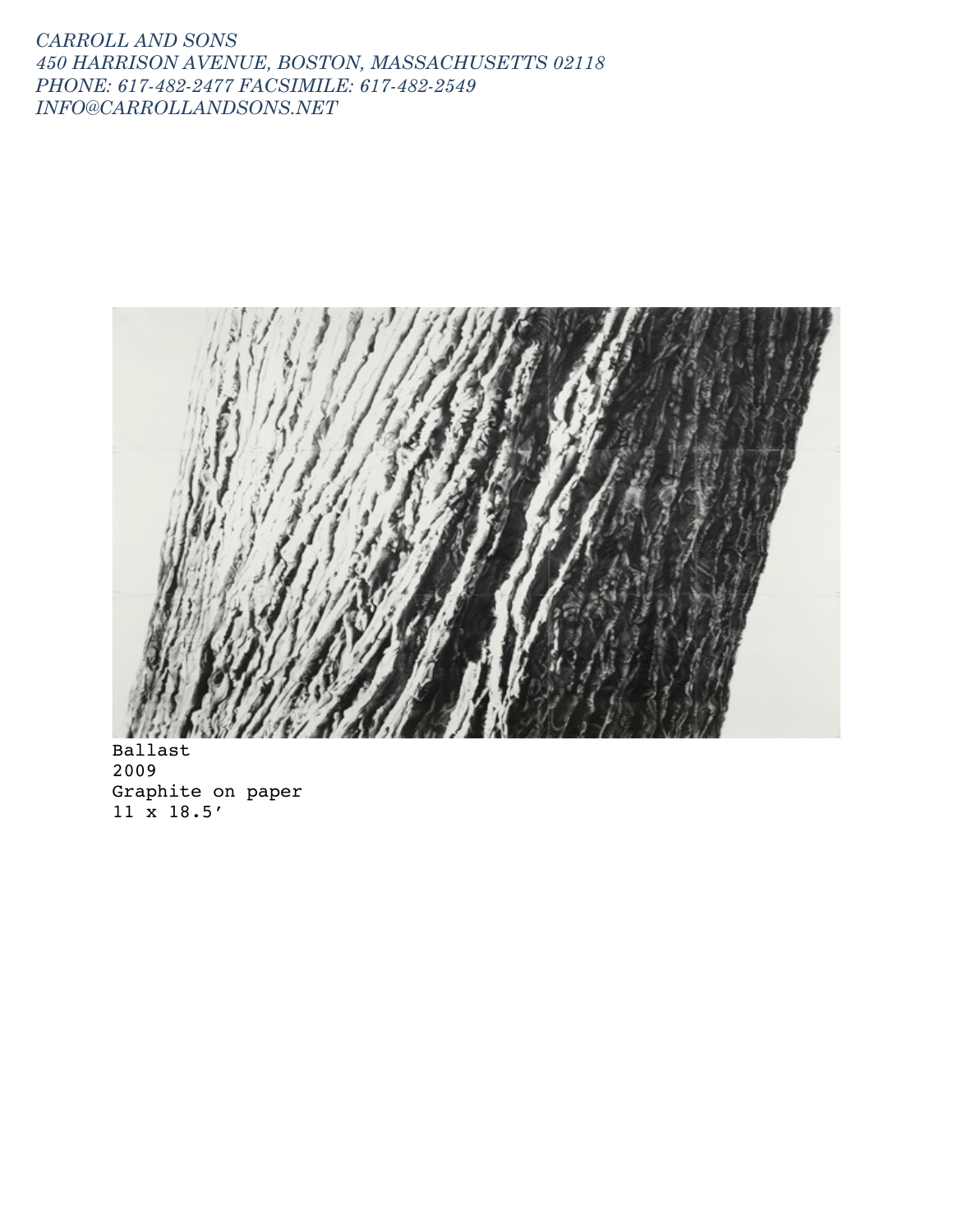

Scion 2009 Graphite on paper 70 x 52.5"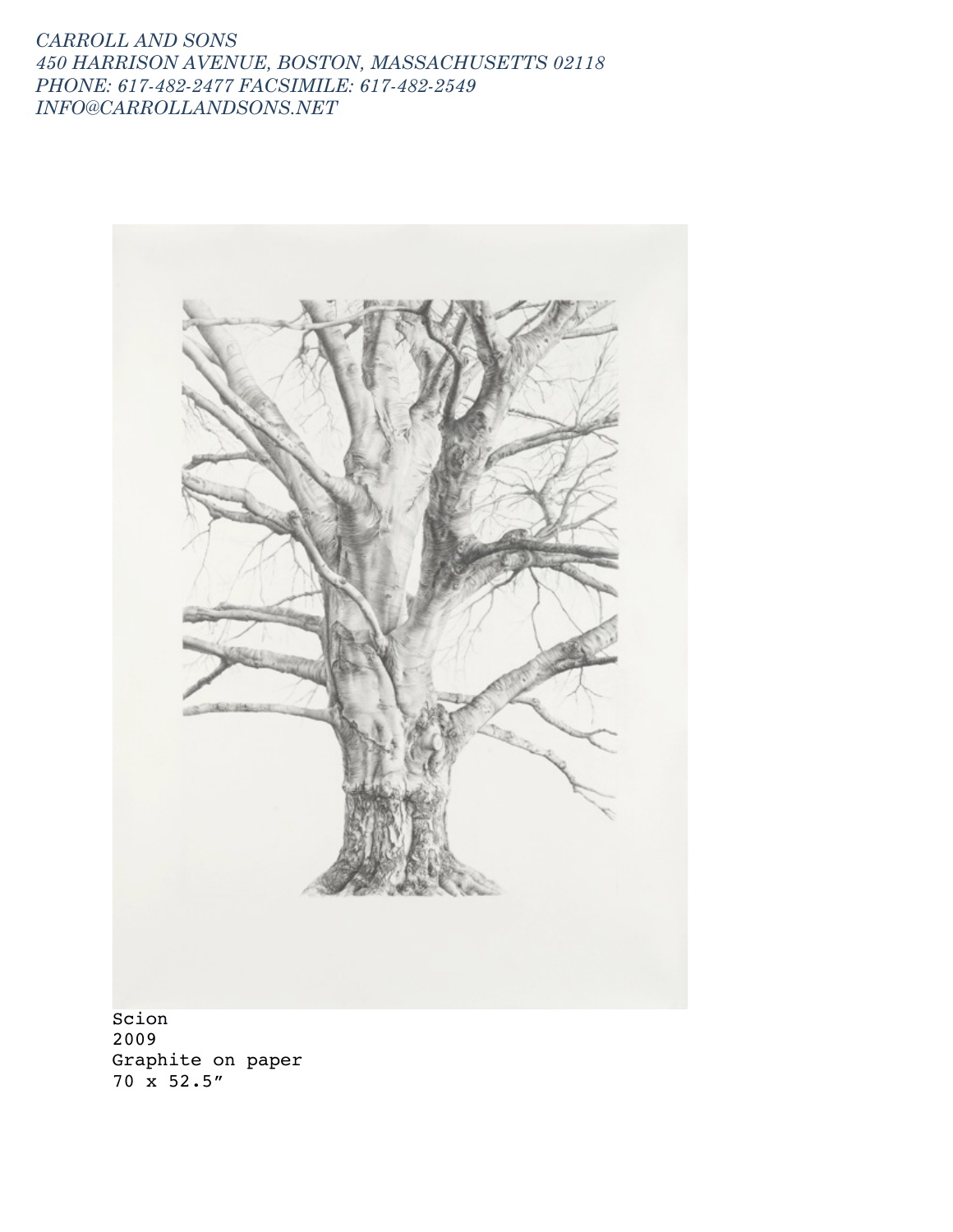### **SANDRA ALLEN**

#### **EDUCATION**

1984 BFA, UMass Dartmouth School of Art, Dartmouth, MA 1989 MFA, Yale University School of Art, New Haven, CT

## **EXHIBITIONS**

- 2009 *New/Now*, New Britain Museum, New Britain, CT *Pencil on Paper,* Carroll and Sons Gallery, Boston, MA
- 2008 *Drawing: A Broader Definition*, Museum of Fine Arts, Boston, MA
- 2007 *Annual AIDS Benefit Exhibition*, Barbara Krakow Gallery, Boston MA *Drawing Show*, The Art Complex Museum, Duxbury, MA *Annual Exhibition*, DeCordova Museum and Sculpture Park, Lincoln, MA *Synapse*, Mario Diacono Gallery, Boston, MA
- 2006 *Annual AIDS Benefit Exhibition*, Barbara Krakow Gallery, Boston, MA *Annual Benefit Exhibition*, The Drawing Center, New York, NY
- 2005 *Annual AIDS Benefit Exhibition*, Barbara Krakow Gallery, Boston, MA

*The Viewing Program*, The Drawing Center, New York, NY

- 2004 *Trees*, Mario Diacono Gallery, Boston, MA *The 18th Drawing Show*, curated by Raphaela Platow, Mills Gallery at Boston Center for the Arts, Boston, MA
- 1991 Sherry French Gallery, Traveling Exhibition, New York, NY
- 1990 Sherry French Gallery, Group Show, New York, NY
- 1989 *New Talent Show*, Marilyn Pearl Gallery, New York, NY *M.F.A. Thesis Exhibition*, Yale University, New Haven, CT

#### **COLLECTIONS**

Museum of Fine Arts Boston, MA Fogg Art Museum, Harvard University, Cambridge, MA DeCordova Museum and Sculpture Park, ,Lincoln, MA Yale University Art Gallery, New Haven, CT

#### **GRANTS**

2008 Massachusetts Cultural Council Artist Fellowship Grant